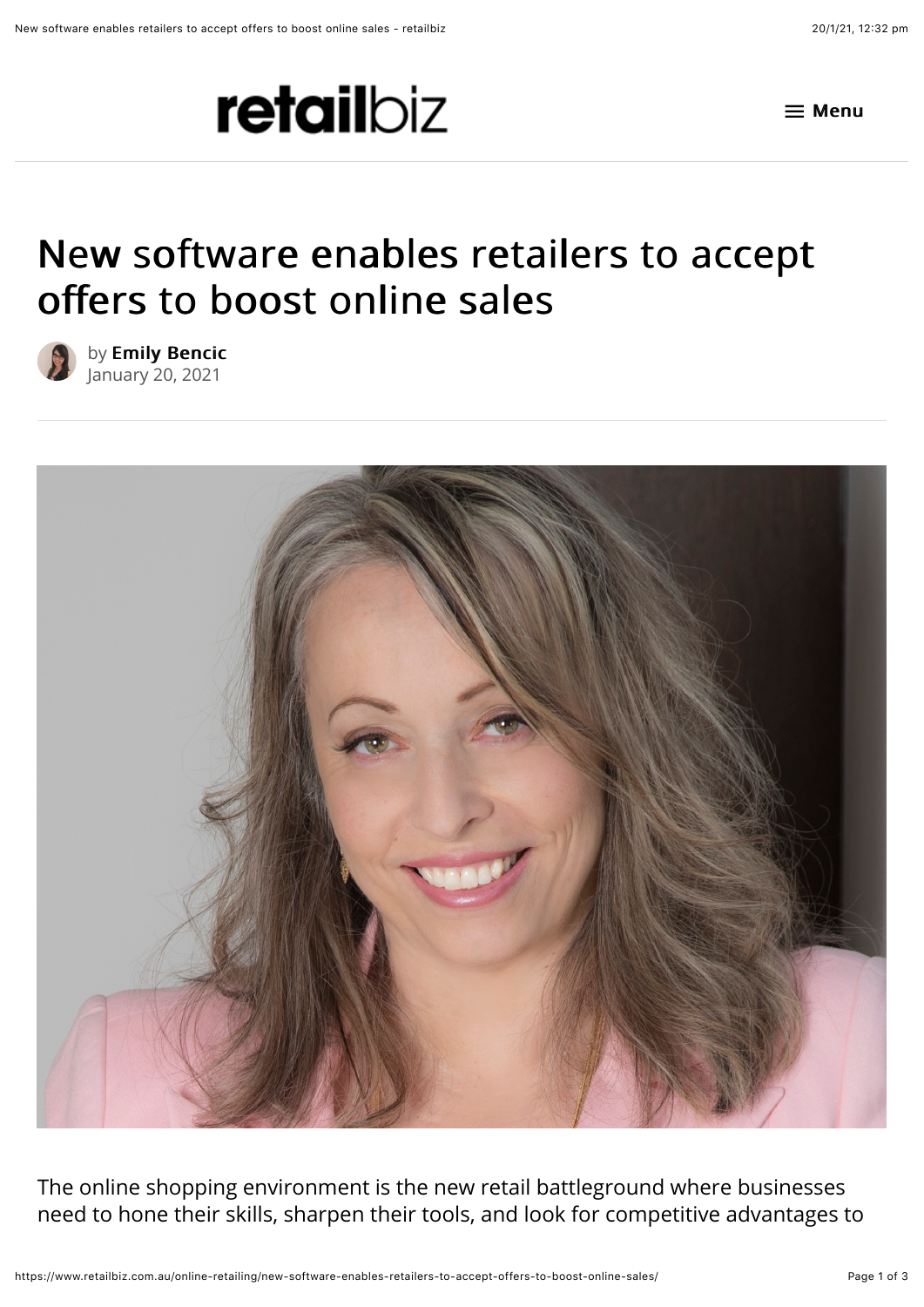[win sales, according to Deya Anevska, founder and CEO of new tech start-up, My](http://myoffer.world/) Offer.

With this in mind, My Offer has been launched to provide online businesses with software that gives customers the opportunity to submit offers for items while shopping on their site. The software can easily be plugged into a retailer's website and includes a chat function with scripting that can be modified and styled to meet brand requirements. Once an offer is accepted, the shopper is directed to the shopping cart checkout where the transaction is finalized.

In an exclusive interview with Retailbiz, Dee said the inspiration behind her tech startup was a common emotion felt among consumers – frustration.

"As online shopping has evolved, so have my expectations and confidence as a shopper," she said.

"If I couldn't get what I wanted from a local business within budget and receive the items in a suitable timeframe then I would look to overseas retailers, which was often the case. So I began testing my hypothesis… If I was able to submit an offer on products, like I do with other platforms, would I be more inclined to buy – and the answer was yes."

Dee then created a software solution that could easily be installed on a website, enabling customers to submit exclusive offers on products that met their individual needs. "If a customer has the ability to submit an offer they are less likely to abandon their cart and complete the sale," she said.

Over the last 12 months, Covid-19 has driven huge growth in online shopping with Australia Post delivering a record 52 million parcels in December alone. "There has also been a surge in shoppers using third party platforms like eBay and Gumtree as customers can negotiate a good deal within an efficient timeframe without waiting for sale events."

When asked about her expectations for the retail industry in 2021, she said retailers will be looking to maintain growth ideally through online sales wherever possible.

"It will be critical for businesses, whether they are providing an online service or product, to invest in their online presence and reach. Adopting new ways of working will be key to survival in our evolving Covid safe world.